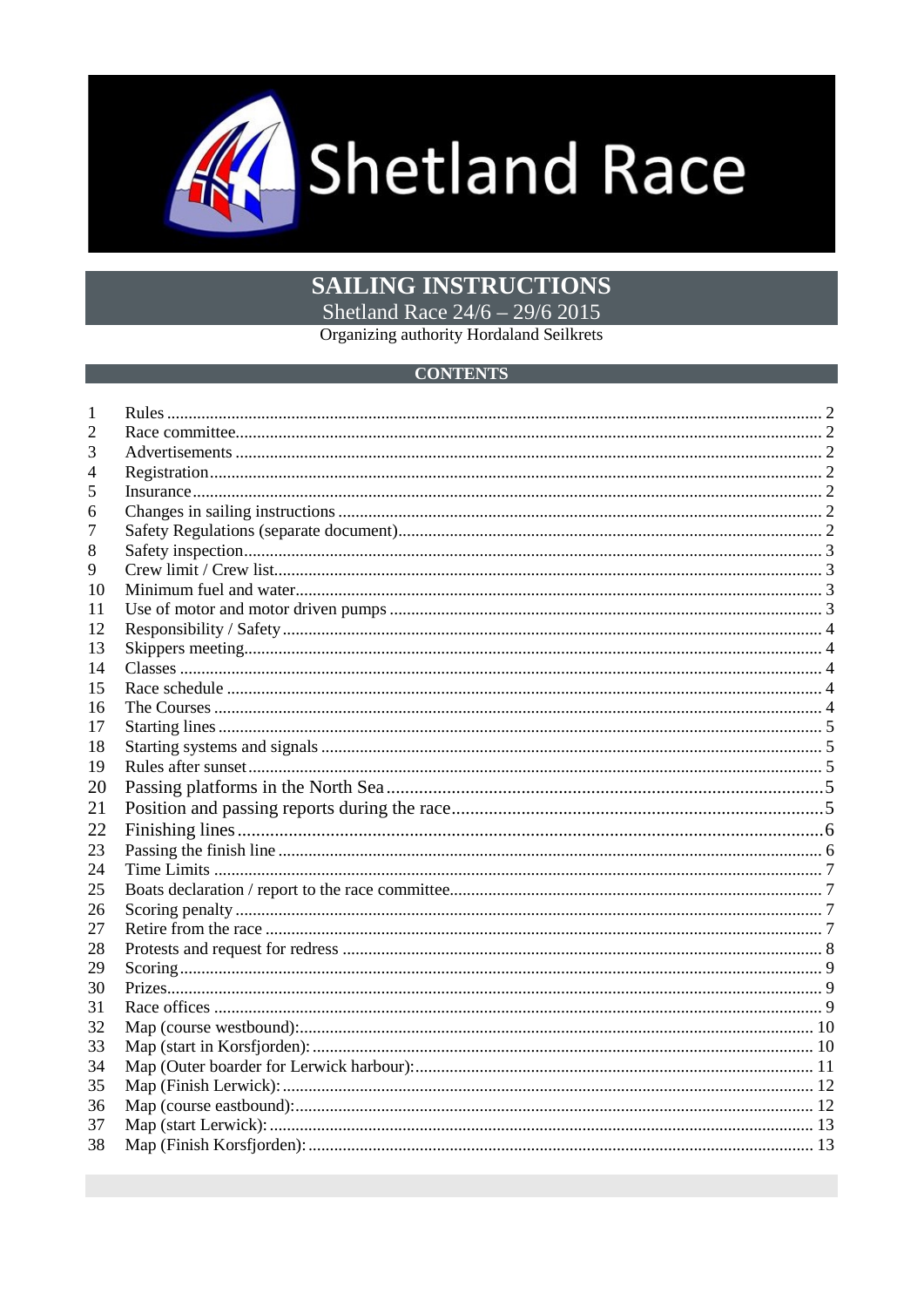## <span id="page-1-0"></span>**1 Rules**

The race will be governed by the current versions of:

•The rules as defined in the Racing Rules of Sailing (RRS) for 2013-2016 with the prescriptions of the Norwegian Sailing Federation (NSF),

- •The International Regulations for Preventing Collisions at Sea (IRPCAS),
- •ISAF The Equipment Rules of Sailing
- •ISAF and ORC 2014-2015 Offshore Special Regs
- •The updated rules for the Respite System NOR Rating 2015

•these Sailing Instructions.

## <span id="page-1-1"></span>**2 Race committee**

The technical meaning of the word "Race Committee" only include the following persons during the race:

| Race committee in Bergen |                    |                   | Race committe in Lerwick |                  |
|--------------------------|--------------------|-------------------|--------------------------|------------------|
|                          |                    |                   |                          |                  |
| Chairman                 | Espen Sandøy       | $+4790776906$     | Chairman                 | Stephen Johnston |
| Race Officer             | Ulv K Hjellestad   | $+4790064155$     |                          |                  |
|                          | Fax $+47$ 55999780 | ulv@hjellestad.no |                          |                  |
| <b>Safety Officer</b>    | Svein Aaland       | $+4791895610$     |                          |                  |

In addition the Race Committee will be officials at the Race Office in Lerwick, and officials directly connected to the starting- and finishing functions in Lerwick and Bergen.

All other persons supporting the total arrangement is not a part of the Race Committee in the technical meaning within a regatta.

Further details and other members of the organizing committee can be found on the race's web pages.

## <span id="page-1-2"></span>**3 Advertisements**

The race is classified in Category C in accordance with RRS Appendix 1 – ISAF Advertising Code. The Organizing Authority will use sponsor advertising. The advertising ensign shall be attached to the yachts aft.

## <span id="page-1-3"></span>**4 Registration**

Eligible competitors / boats are approved by the Measurement Committee, and have completed their registration at the Organizer, as described in the Notice of Race.

## <span id="page-1-4"></span>**5 Insurance**

All competing yachts must hold valid insurance coverage.

## <span id="page-1-5"></span>**6 Changes in sailing instructions**

Any change to the Sailing Instructions, after approval from the Jury, will be delivered written before start in Bergen or in Lerwick. This will be signaled by flag "L"  $\Box$  hoisted outside the Race Office not later than 2 hours before Skippers meeting in Bergen or Lerwick.

## <span id="page-1-6"></span>**7 Safety Regulations (separate document)**

Competing boats shall have an overall length of 27' or more, (with exception of boats classified and authorized under the design specification of the Mini Transat 650),and constructed and equipped in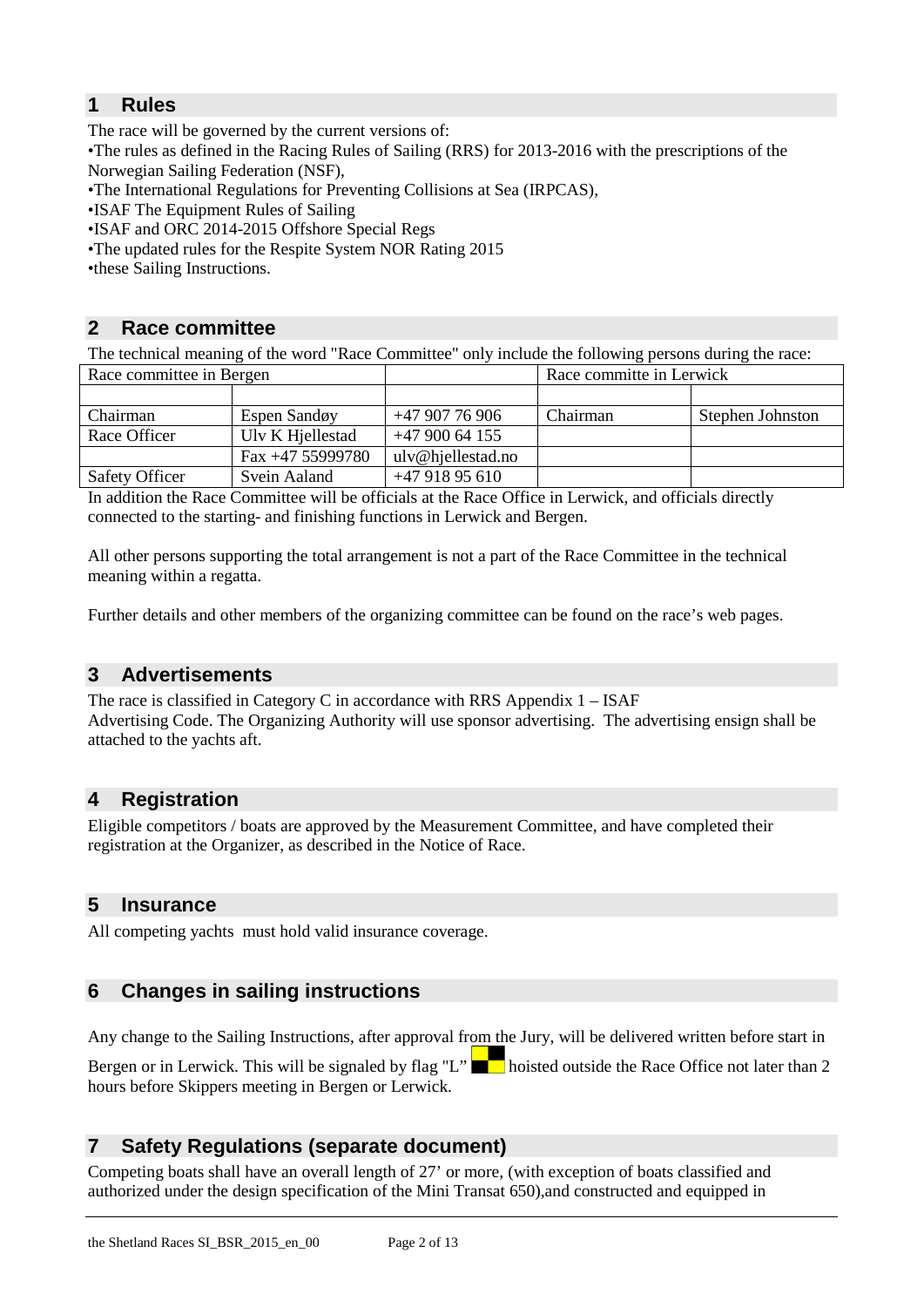accordance with NSF Safety Regulations for Offshore racing, 2014 - 2015, category 2. All boats shall have fixed installed inboard motor. Motor, propeller shaft and propeller or saildrive shall be in proper functioning condition and be able to work immediately if it is needed by the situation.

Boats carrying propane are required by Lerwick Harbour to have a gas detector installed.

## <span id="page-2-0"></span>**8 Safety inspection**

Entered boats shall be presented to safety control to the fixed time and place as decided by the Race Committee. This will be given with confirmation of entering the race after end of entering time. Safety control shall be notified in the boats log: "Safety control Shetland Race 2015" with date and the controller's signature.

Any faults in accordance to this paragraph in the Sailing Instructions shall be notified in the boats log and shall be fixed before start.

Any boat can anytime be picked out to another or new control (see Safety Instructions § 2.02).

Non competing or boats disqualified in accordance to safety regulations, will on the leg Bergen - Lerwick, not be included in the Organizers safety program if they would sail to Shetland outside the competition Shetland Race 2015.

Such boats shall stay clear of the starting line during the starting procedure and shall not interfere with a boat that is racing. Boats disqualified which are close to the starting area, shall have their sails furled, maneuver by the motor and display their national flag.

Boats disqualified in accordance to safety regulations in Shetland, will be included in the Organizers safety program for the leg Lerwick - Bergen. Such boats shall act as boats disqualified in Norway (see above), and they shall report to the Organizer at arrival in Norway.

## <span id="page-2-1"></span>**9 Crew limit / Crew list**

- 9.1 Every entered boat shall have a crew of minimum 4 persons. This does not apply to "Double Handed" class where there is a minimum limit of 2 persons. For boats with displacement of 2200 kg or more, the NOR Rating-committee in HSK have given general dispensation from NOR Rating-rule 6.9 Crew Limits, § 2 "maximum number of crew members". I.e. these boats have no limits upward regarding number of crewmembers.
- 9.2 Any changes in the registered crew list before start in Bergen or in Lerwick shall be delivered written to the Race Committee before the start of skippers meeting.
- 9.3 If a boat has a missing, or faulty crew list, she will be deleted from the Competitors list.
- 9.4 During the races Bergen Lerwick or Lerwick Bergen is it not allowed to take onboard any new crewmember. Crew can be changed in Lerwick. If any crewmember is missing before start in Bergen or Lerwick, a written report shall be delivered the Race Committee at least 30 min. before the race starts in Bergen, or at the skippers meeting before start in Lerwick.

## <span id="page-2-2"></span>**10 Minimum fuel and water**

Every racing sailboat shall have full fuel- and water tanks when they leave harbour for starting.

## <span id="page-2-3"></span>**11 Use of motor and motor driven pumps**

Motor and motor driven pumps are only allowed for battery charging, drainage of keelson, to hoist an anchor and warping from ground. If a propulsion motor is used for this, a part of the transmission system between the gear and the propeller must stand still (locked). These restrictions is not a hinder for using a motor to rescue man over board, or to give assistance (RRS 1.1 and 41), and neither to use it in any dangerous situation, but under such circumstances a full report shall be given in the Boat Declaration.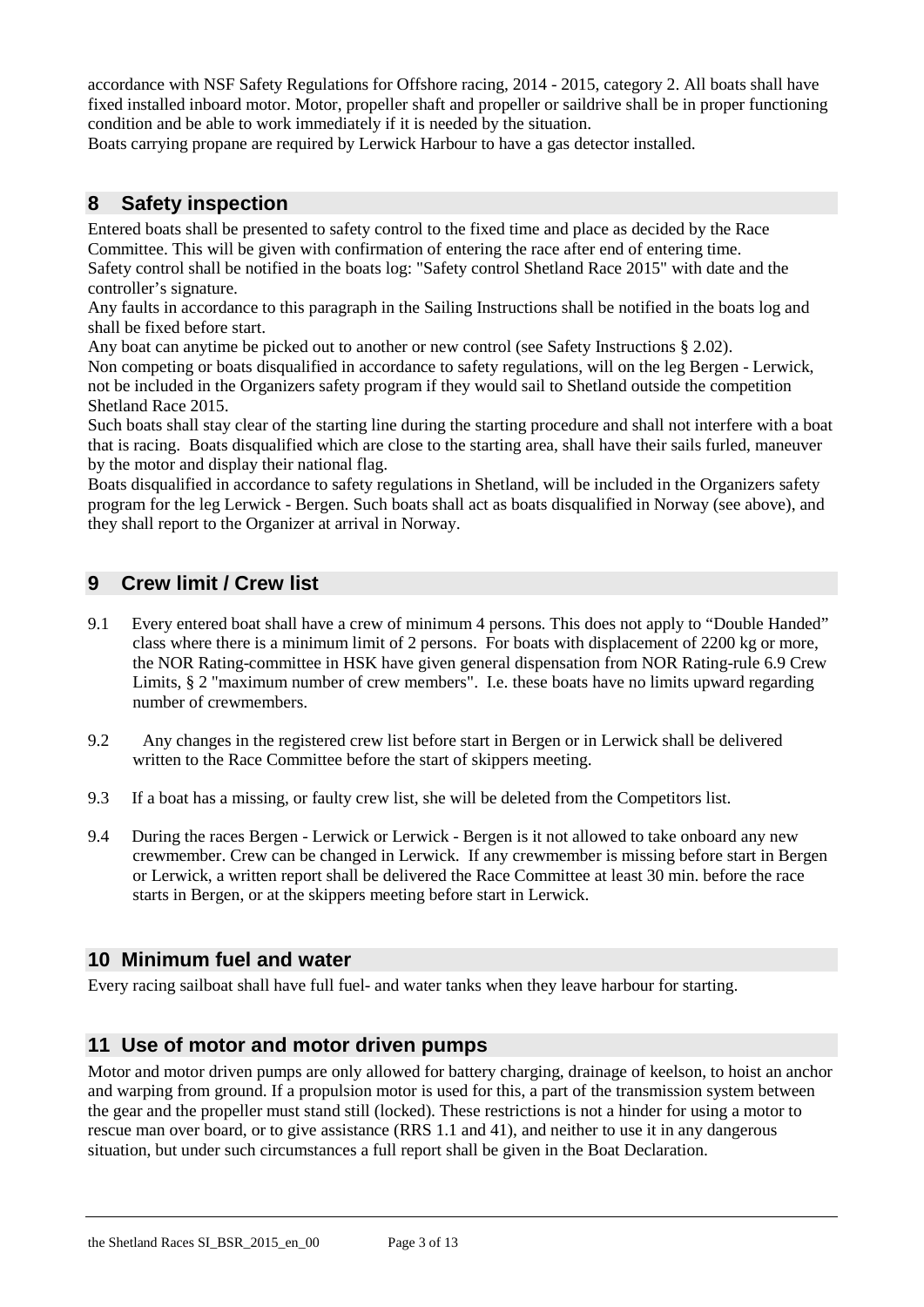## <span id="page-3-0"></span>**12 Responsibility / Safety**

- 12.1 The skipper on board have the responsibility that the boat is equipped to go through the regatta, and the skipper alone takes the decision that the boat and crew are able to start and finish this regatta (see safety rules § 1.2).
- 12.2 The Race Committee or Hordaland Seilkrets will not accept any liability for material damage or personal injury or death sustained in conjunction with or prior to, during, or after the regatta.
- 12.3 A boat, which, during the race to or from Shetland, sails with crewmembers, which are under the influence of alcohol, can be protested for infringing Safety Rule § 1.02.

## <span id="page-3-1"></span>**13 Skippers meeting**

- 13.1 Bergen Skippers meeting will be at Bergen Katedralskole, Kong Oscars gate 36, 5017 Bergen Tuesday  $23^{\text{rd}}$  June at 19.00. Written weather forecast and updated lists will be distributed, together with all information of general character.
- 13.2 Lerwick Skippers meeting will be in the club Lerwick Boating Club, Sunday 28<sup>th</sup> June at 08.30 local time. Written weather forecast and updated lists will be distributed, together with all information of general character.

## <span id="page-3-2"></span>**14 Classes**

14.1 Class grouping will be as follows – with further details / changes to be handed out at the Skippers Meeting.

<span id="page-3-3"></span>\*Requires documented proof of able yachtsmen on ocean-going Regattas for both crewmembers

## **15 Race schedule**

- 15.1 Bergen Lerwick, normal start. Start between Tekslo and Marstein Lighthouse Wednesday 24<sup>th</sup> June at 13.00 local time.
- 15.2 Lerwick Bergen, normal start. Race start from Lerwick Harbour Sunday 28<sup>th</sup> June at 11:00 local time

## <span id="page-3-4"></span>**16 The Courses**

#### 16.1 **BERGEN – LERWICK**

Start in the waters between Tekslo to north and Store Marsteinen to south with west direction over the starting line. Sail west in the North Sea to Shetland with free entrance north or south of Bressay and to the finishing line in Lerwick harbour. Distance 194 nautical miles (See charts at the last pages). (SI § 32, 33 and 34).

#### 16.2 **LERWICK - BERGEN**:

Start Lerwick harbour, and then sail south through Bressay Sound, out in the North Sea with Bard Head (the south point of Bressay) to be left on port. Continue over the North Sea and into the Korsfjorden and the finishing line at Marsteinen. Distance 194 nautical miles (See charts at the last pages). (SI § 36 and 37).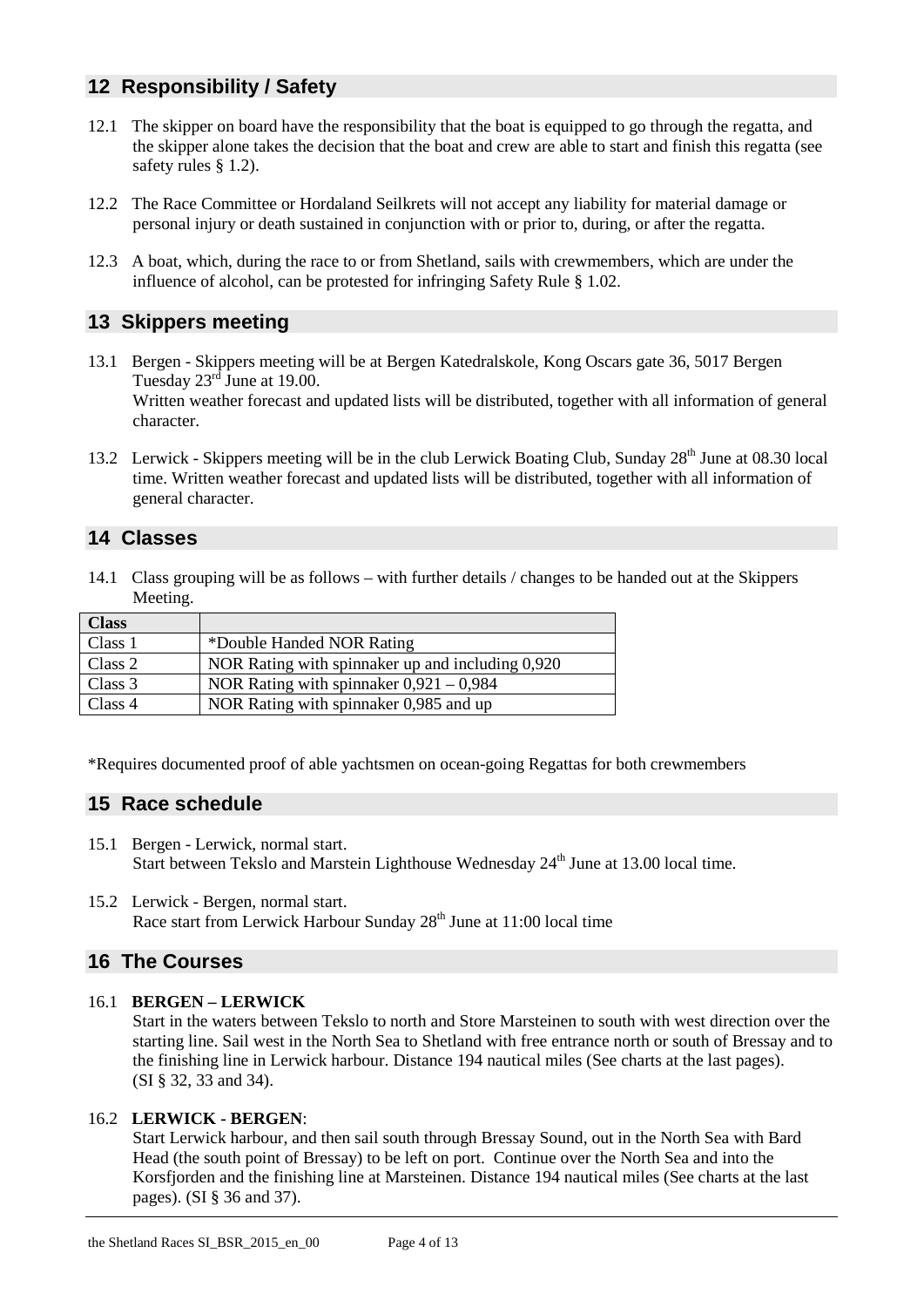## <span id="page-4-0"></span>**17 Starting lines**

#### 17.1 Bergen:

The starting line will be between 2 orange buoys, or between 1 orange buoy and the starting vessel, if it displays flag signal " $M''$   $\sum$ . The starting line will be in open water north of Marsteinen, outer Korsfjorden

17.2 Lerwick harbour:

The starting line in Lerwick harbour will be the line from the signal mast on the pier for Lerwick Boating Club, towards the light on Maryfield Ferry Terminal (Bressay), i.e. if you take a bearing to the light on Maryfield Ferry Terminal, character: Oc.WRG., on 064 degrees without correction for deviation.

### <span id="page-4-1"></span>**18 Starting systems and signals**

- 18.1 All classes start together using class flag "D" .
- 18.2 Races will be started using RRS 26 with an extra attention signal 10 min. before start. Warning signal 5 min. before start Flag "D" displayed one sound Preparatory signal 4 min. before start Flag "P" displayed one sound<br>One minute signal 1 min. before start Flag "P" removed one long sound One minute signal 1 min. before start Flag "P" removed one long sound

Starting signal 0 min. Flag "D" removed one sound

18.3 During the starting procedure, if possible, the starter will hold an open line on VHF channel 8 and do count downs.

#### <span id="page-4-2"></span>**19 Rules after sunset**

In the period between 22:00 evening and 05:00 morning (Norwegian time) The International Regulations for Preventing Collisions at Sea (IRPCAS) will apply, and not the ISAF RRS Part 2. In this period and under restricted view the lanterns shall be on.

## <span id="page-4-3"></span>**20 Passing platforms in the North Sea**

When passing platforms or other installations in the North Sea the boats shall keep a distance at least 500 m to the installations.

## **21 Position and passing reports during the race**

21.1 On the way to and from Shetland the boats shall give positions / passing reports as described in SI § 21.2 og 21.3. When reporting every boat shall state their call signal, sail number, boat name and position. In addition shall date and time incl timezone together with all the information from the report be notified in the boat declaration scheme.

When report for crossing declared east / west longitude is given, and the boat because of the wind direction will beat several times over the longitude, the report shall be given only the first time crossing in the race main direction.

21.2 Reporting on the leg Bergen - Lerwick. During the race west from Bergen to Lerwick the boats shall report passing longitudes or positions as declared in the following table:

| Passing:                                  | Report to:                  | VHF-channel         |
|-------------------------------------------|-----------------------------|---------------------|
| $004^{\circ}$ 00' east longitude          | Rogaland Radio              | 07, 22, 60, 81      |
|                                           | Florø Radio                 | 21, 66, 79          |
| 000° 00' west longitude (Zero-meridian)   | <b>Shetland Coast Guard</b> | $16 \rightarrow 67$ |
| Lerwick harbour outer border $(SI \S 34)$ | Lerwick Harbour             | 12                  |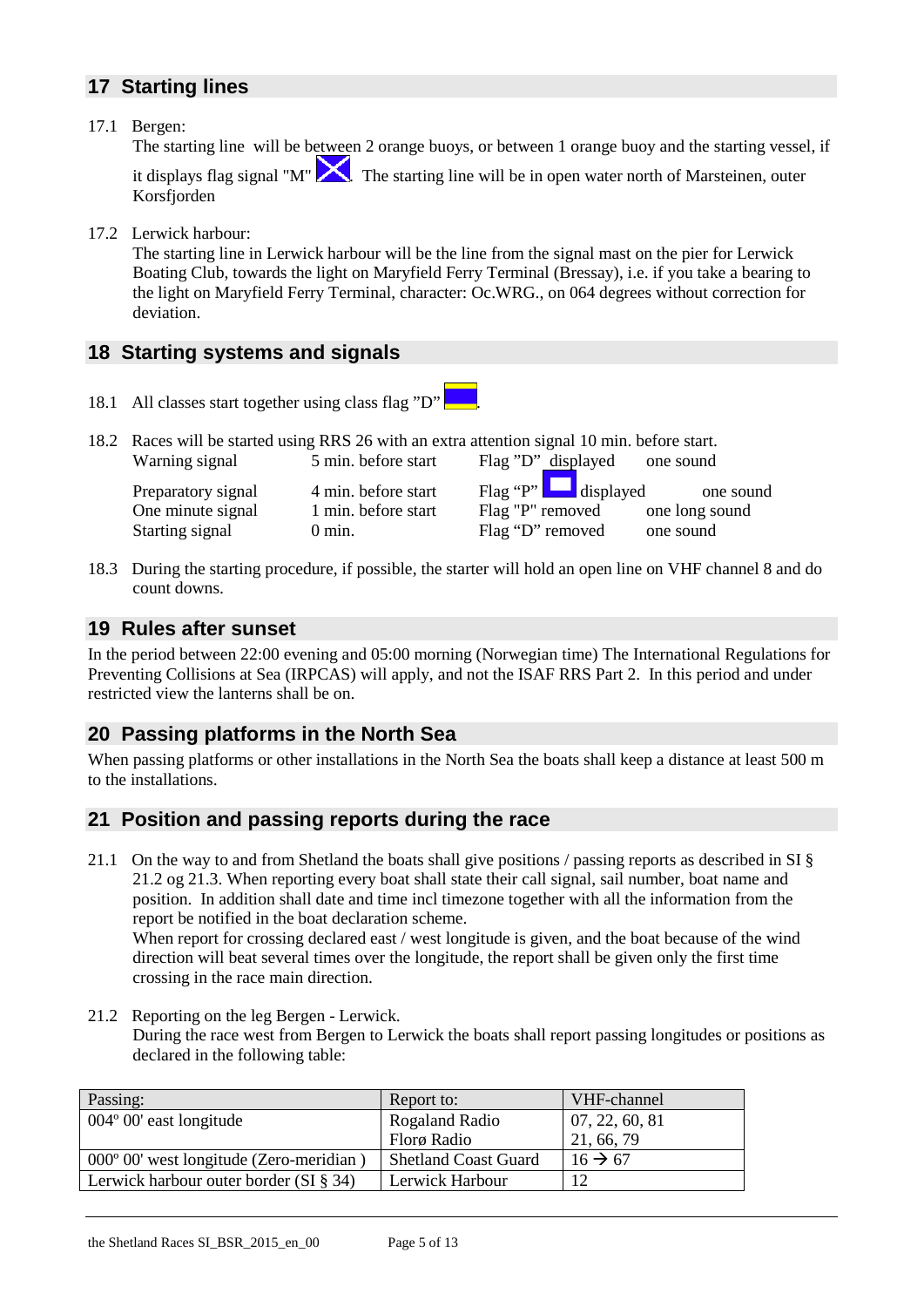- Shetland Coast Guard shall be called on channel 16. When contact is established you will be asked to change to working channel 67.
- When reporting at 000<sup>°</sup> 00' west longitude and at outboard border for Lerwick harbour, you shall be ready to state the boats speed in knot and estimated time for arrival in Lerwick.

#### 21.3 Reporting on the leg Lerwick – Bergen.

During the race eastwards from Lerwick to Bergen the boats shall report passing longitudes as declared in the following table:

| Passing                                          | Report to                   | VHF-channel         |
|--------------------------------------------------|-----------------------------|---------------------|
| $000^{\circ}$ 00' west longitude (Zero-meridian) | <b>Shetland Coast Guard</b> | $16 \rightarrow 67$ |
| $004^{\circ}$ 00' east longitude                 | Rogaland Radio              | 07, 22, 60, 81      |
|                                                  | Florø Radio                 | 21, 66, 79          |

#### 21.4 Failing to establish contact

It is called attention to that under special spherical and meteorological conditions it can be difficult to make contact over VHF to give position / passing reports. In that case the boat is asked to contact other competitors nearby and report to them. Notify in the boat declaration scheme the name of the boat reported to.

Still continue to call the organised report service (Rogaland Radio, Florø Radio, Shetland Coast Guard or Lerwick Harbour Trust) until contact is established. Then inform about the unsuccessful attempt for contact and state position, date and time when the real passing was. Also state the boats position when established contact. Notify established contact in boat declaration.

21.5 Passing report given to Rogaland Radio and Florø Radio as in SI § 21.2 og 21.3 is free of charge. All other traffic outside the report service, where traffic is charged, will be valued the normal way.

## <span id="page-5-0"></span>**22 Finishing lines**

22.1 Lerwick :

The finishing line for the race Bergen - Lerwick is in Lerwick harbour and will be the line from the signal mast on Lerwick Boating Clubs pier, towards the light on Maryfield Ferry Terminal (Bressay), i.e. if you take a bearing to the light on Maryfield Ferry Terminal, character: Oc.WRG, on 064 degrees without correction for deviation. The boat finishes by crossing the finishing line either from north or south, according to the chosen approach (See SI § 16.1 and 35.)

22.2 Korsfjorden :

The finishing line for the race Lerwick - Bergen is in Korsfjorden and will be between Marsteinen lighthouse (N060 07'52,69 E005 00'35,46) and Tekslo light (N060 09'19,29 E005 00'25,88). A boat finishes by crossing the line in direction from west towards east (See SI § 38).

## <span id="page-5-1"></span>**23 Passing the finish line**

- 23.1 Watchmen will attend the respective finishing lines. When passing the finishing line every boat shall record date and their own finishing time in Norwegian time (hour.min.sec). If possible, the boat shall notify the sail number on the competitor before and after over the finishing line. If there is inconsistency between the time taken onboard and the time taken by the linewatcher, the time taken by the watchmen will be official.
- 23.2 In reasonable time before the boat crosses the finishing line to finish they shall identify themselves to the watchmen over VHF channel 8, as follows:

By finish in Shetland: *"Shetland Race Finishing Line Control"*

By finish in Norway: *"Shetland Race Finishing Line Control"*

Note! Be sure that your boat has finished and cleared the finishing line and marks before you start the motor. Advice for finishing in the dark: Light up sail and sail number when you pass the line. Be sure of that the line watcher really has registered your sail number and finishing time.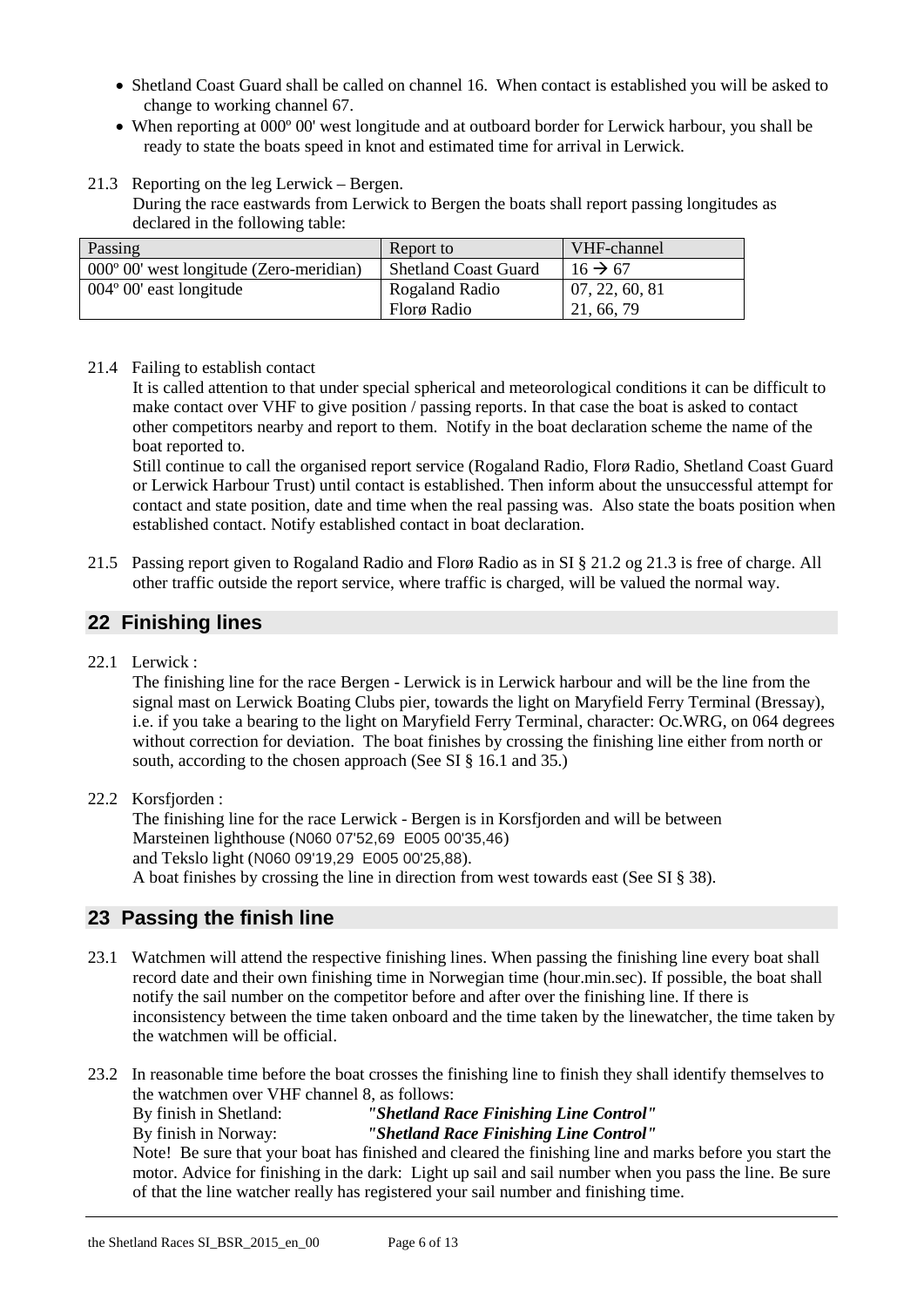- 23.3 When the boats are approaching finish in Lerwick and calls the watchmen over VHF they shall also state which way, approaching from north or south.
- 23.4 After finishing in Lerwick please read other information in this program regarding arrival to Lerwick and the harbour regulations in Lerwick. Among others how the boat will be given harbour space. Remember to call up «Lerwick Harbour» once more over VHF channel 12.

### <span id="page-6-0"></span>**24 Time Limits**

Time limits are as follows (in hours after starting signal):

Bergen – Shetland: 50 hours

Shetland – Bergen: 50 hours

Boats failing to finish within the time limit will be scored Did Not Finish (DNF). This changes RRS 35.

#### <span id="page-6-1"></span>**25 Boats declaration / report to the race committee**

- 25.1 Every boat shall deliver a written boat declaration after each race. The declaration shall contain date and time for finishing, and information regarding position / passing all mentioned points given under way.
- 25.2 At Shetland shall the declaration be delivered at the Race Office on Victoria Pier, Lerwick. Boats retiring from the race on the way to Shetland and then returns to Norway can send their declaration to the Race Officer address in Norway. (See SI § 2)
- 25.3 In Norway the declaration be delivered in the letterbox at Hjellestadnaustet. (See SI § 39) Boats which retire from the race on the way to Norway or goes to another harbour than Hjellestad, can send their declaration to the Race Officer. (See SI § 2)
- 25.4 The time limit for delivering the Boat Declaration is the same as for lodging protest in Shetland (SI 28.1) and in Norway (SI § 28.2).
- 25.5 If a boat has incidents during the race, which could be an infringement of some of the rules for the race, and then takes a scoring penalty, protests or other action, it shall be reported in the Boat **Declaration**

## <span id="page-6-2"></span>**26 Scoring penalty**

- 26.1 RRS 44.3, Scoring Penalty will apply for the following infringements and actions: - breach of a rule in RRS Part 2
	- breach of §21 (minimum distance to platforms in the North Sea).
	- omission to give position / passing report as stated in SI § 21.
	- missing delivered or filled Boat Declaration in accordance with SI §2.
- 26.2 Boat who breach a rule in RRS Part 2 and then takes a «Scoring Penalty» shall display and act in accordance with RRS 44.3(a) (yellow flag and call the linewatcher's attention when finishing).

### <span id="page-6-3"></span>**27 Retire from the race**

- 27.1 Boats who retire from the race shall, if possible, report two times:
	- As soon as the boat retires from the race.
	- As soon as possible, after the boat arrives in harbour or are secured in safety.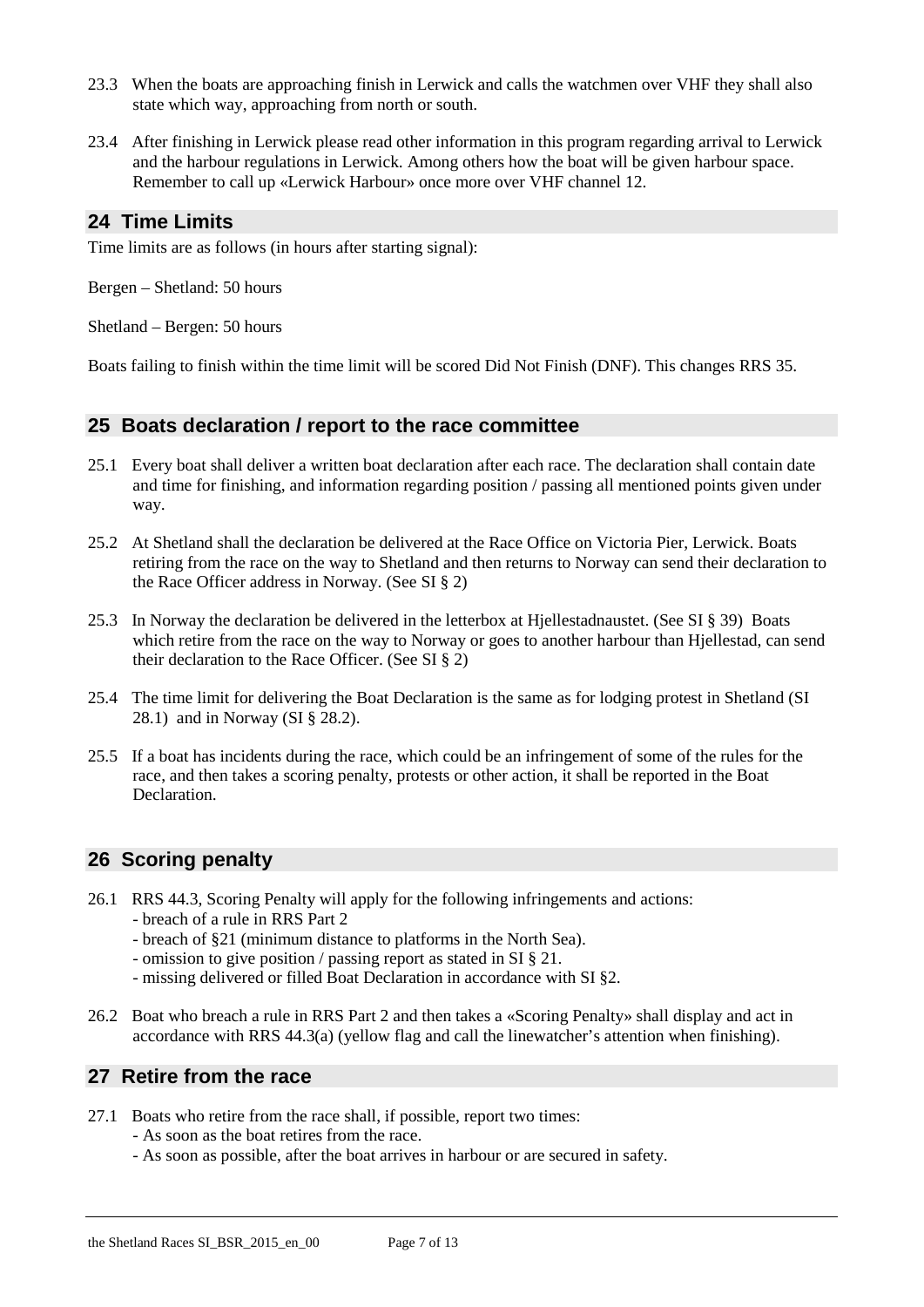- 27.2 A report of retirement from the race shall contain:
	- Boats sail number and name
	- Position or locality
	- Time for retirement / arrival in harbour
	- Reason for retirement and the condition for crew and boat
	- Destination in Norway or other country if report is given while retiring
- <span id="page-7-1"></span>27.3 A report of retirement from the race shall be given to:

a) At the time the boat retires from the race:

Race Officer, via Rogaland Radio or Shetland Coast Guard.

b) When the boat have arrived harbour or is secured in safety:

Harbour Shetland: Race Office, Lerwick Boating Club or Shetland Race Finishing Line Control Harbour Norway: Race Officer or Safety Officer.

#### <span id="page-7-0"></span>**28 Protests and request for redress**

#### Protest forms are delivered to each boat.

Boats intending to protest are asked to call the line watchers attention that they are displaying a protest flag when they call over VHF for finishing (See SI § 23.2).

28.1 For the race Bergen – Lerwick

Protests shall be delivered to the Race Office in Lerwick (See SI § [31.2\)](#page-8-3), within 3 hours after the boat finished the race, or arrived the harbour in Shetland after retiring from the race. If the finish or arrival after retirement is between 19:00 and 07:00 (local time) the protest shall be delivered the following morning before 10:00. The Race Office Letterbox can be used if the Race Office is not attended.

**I** Boats retired from the race Bergen - Lerwick and returning to Norway can send the protest to the Race Officer address in Norway within 24 hours after the boat has arrived harbour in Norway. In that case the skipper shall establish contact with the safety coordinator for Shetland Race 2015 in Norway (See SI § [27.3\)](#page-7-1) to inform which boat(s) or action is protested.

**II** On the official Notice Board at the Race Office in Lerwick, the notices will be posted to inform competitors the time and place for hearings in which they are parties or named as witnesses. When the signal flag "B" is displayed from the signal staff on the pier for Lerwick Boating Club, it means that a notice for protests is on the Notice Board. Copies of protests can be delivered from the Race Office. It is the competitors own responsibility to keep themselves informed about posted protests. The signal flag "B" will be lowered 3 hours after the time limit for boat with lowest NOR Rating

#### 28.2 For the race Lerwick - Bergen

Protests can be delivered to the Race Office at Marsteinen, within 3 hours after the boats finish, or arrival after retirement. When finishing, or arrival to Marsteinen after retirement, between 19:00 and 07:00 the protest shall be delivered within the following morning at 10:00. If the Race Office is not attended, the letterbox at Hjellestadnaustet (60°15,4N, 5°14,4E) can be used. It is recommended that protests be delivered at Marsteinen immediately after arrival.

Boats that retire from the race Lerwick – Bergen and arrives other harbour or places than Marsteinen / Hjellestad shall inform about protests to the Race Officer through the Safety Officer for Shetland Races 2015 in Norway (See SI § 28.3) within 3 hours after boats arrival. Sail number and name of the protestor and protestee must be reported. The written protest must be delivered the Race Office at Marsteinen, or in the letterbox at Hjellestadnaustet, or posted to the Race Officer within 24 hours after the protest was reported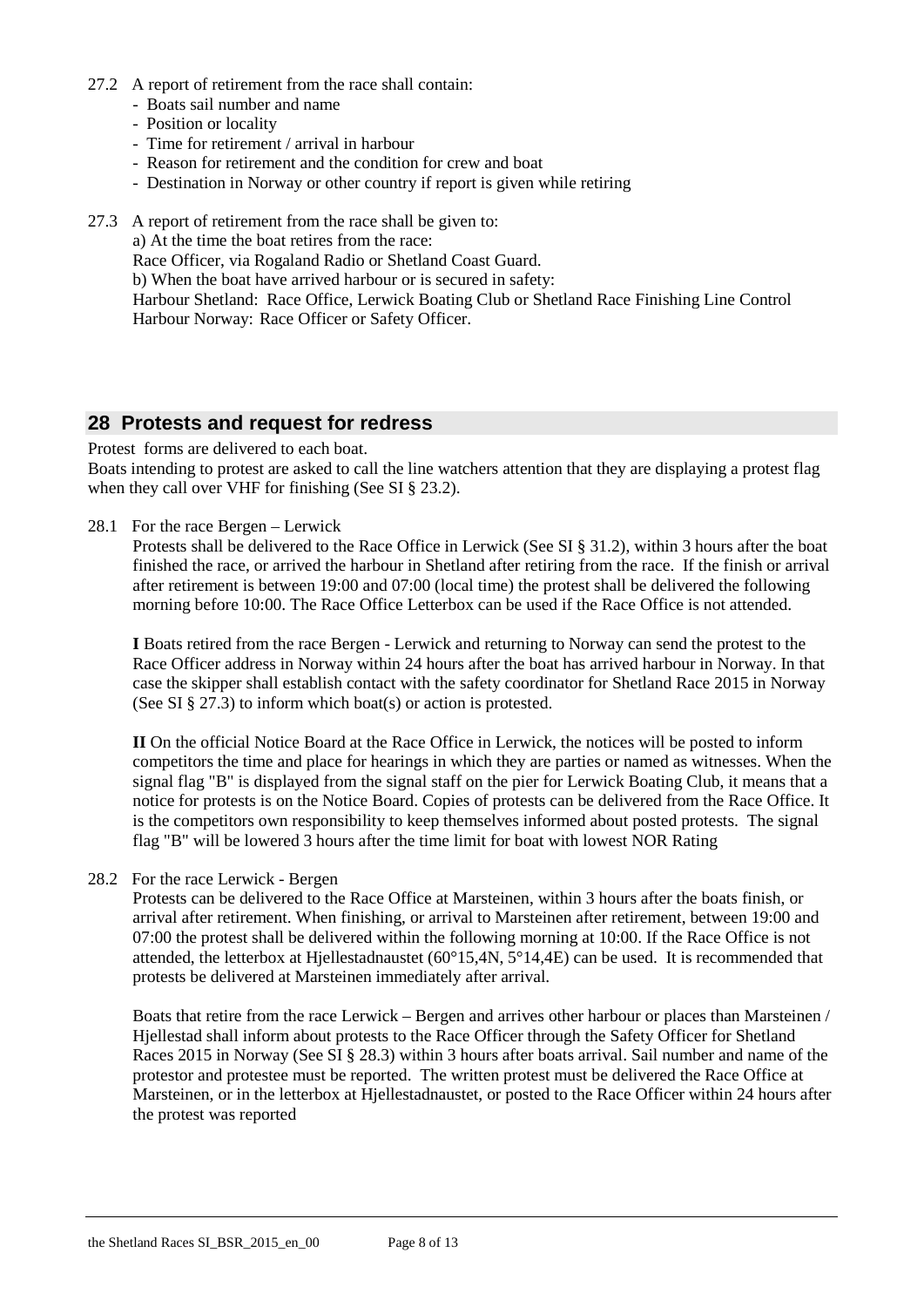## <span id="page-8-0"></span>**29 Scoring**

29.1 Calculating corrected time:

The regatta is divided in 2 separate races, Norway - Lerwick and Lerwick - Norway. In both races will corrected time be calculated after the method "Time on time".

29.2 Scoring system:

The Low Point scoring system of RRS Appendix A will apply. The total score for each boat will be the sum of the points from the 2 races Norway – Lerwick - Norway. The score after corrected time in each race will be the basis for the Low Point System.

## <span id="page-8-1"></span>**30 Prizes**

There are several prizes in the Shetland Race 2015. These will be announced at the skippers meeting.

For each race there are prizes to 1/3 of the yachts in each class.

All skippers and crew will receive a Competitors Diploma and a Shetland Race pin.

Prize giving for the race Bergen – Lerwick will be held in Lerwick on Friday night  $(26<sup>th</sup> June)$ Prize giving for the race Lerwick – Bergen will be held in Bergen Tuesday  $30<sup>th</sup>$  June.

## <span id="page-8-2"></span>**31 Race offices**

31.1 Race office in Bergen:

Before the race Bergen - Lerwick: at Bergen Katedralskole, Kong Oscars gate 36, 5017 Bergen. The official Notice Board will be placed outside the Race Office. The Race Office is open: Tuesday  $23<sup>rd</sup>$  June 17:00 - 19:00 After the race Lerwick - Bergen: At Marsteinen where the finishing line is. Information is also available on the Office web site [http://shetland-race.no/.](http://shetland-race.no/)

<span id="page-8-3"></span>31.2 Race office in Lerwick:

Lerwick Boating Club, 12a Commercial Street, Lerwick.<br>Telephone: +44 1595 696954 FAX: +44 1595 696954 Telephone: +44 1595 696954 Official Notice Board is in the clubs ground floor. Service Office is on Victoria Pier.

28.3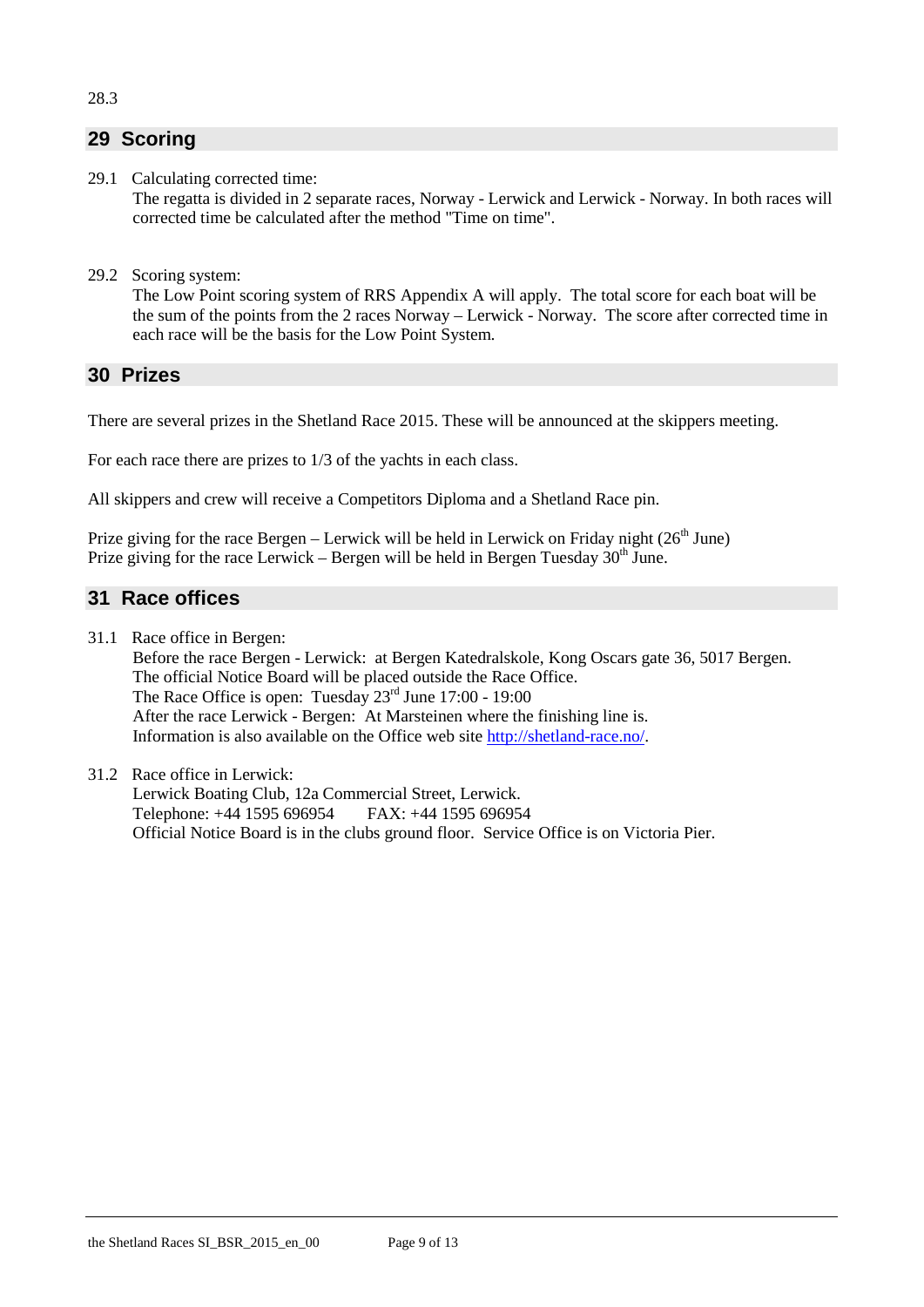# <span id="page-9-0"></span>**32 Map (course westbound)**

Bergen – Lerwick



Navigation after sea chart 301, North Sea, sea chart 559, North Sea northern part, or equivalent.

## <span id="page-9-1"></span>**33 Map (start in Korsfjorden):**

Start Korsfjorden, north of Marsteinen. (See SI § 17.1)



Navigation after sea chart 21 or Sjøkartverkets boat sport chart for the same waters.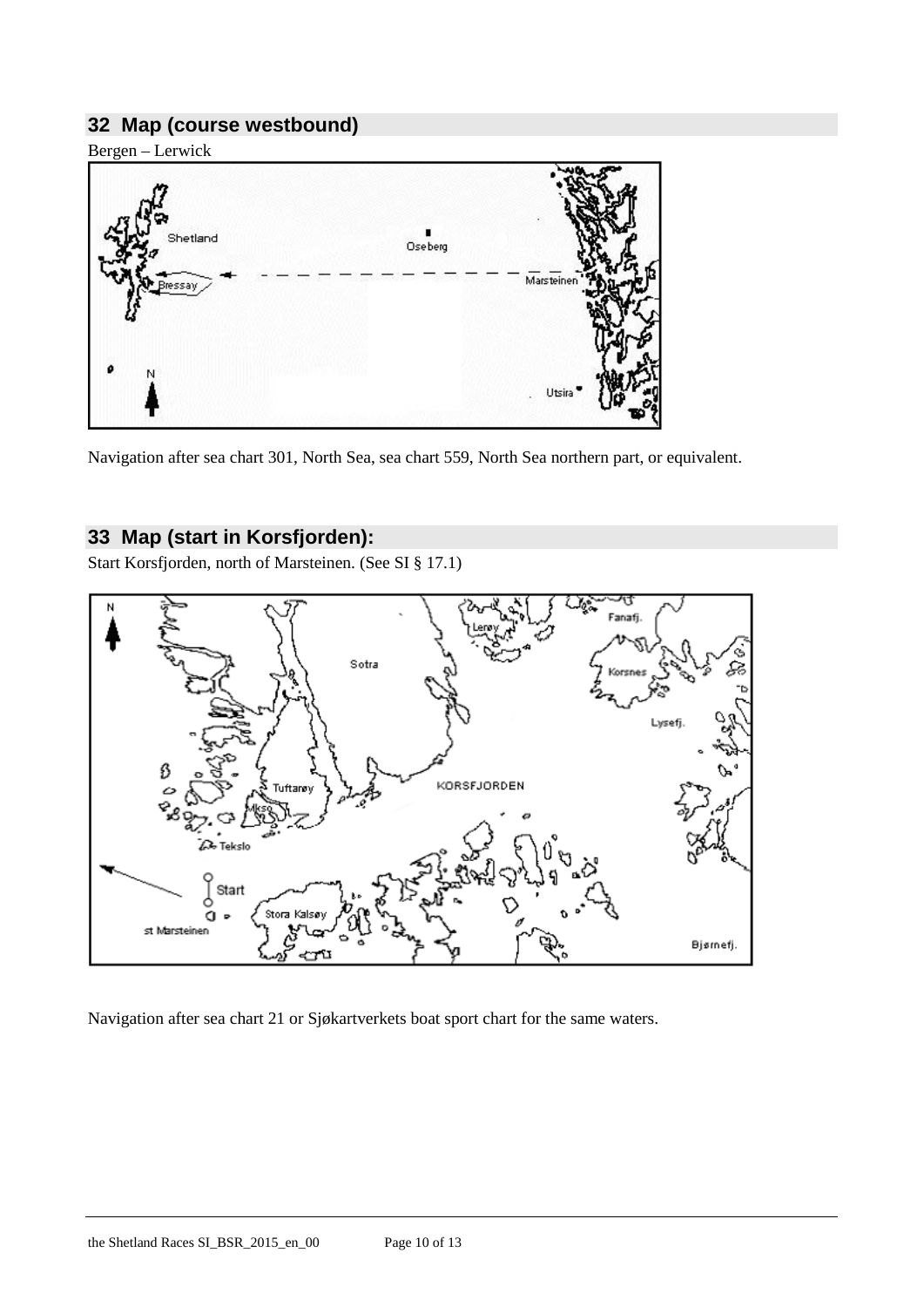## <span id="page-10-0"></span>**34 Map (Outer boarder for Lerwick harbour):**

Outer limit for Lerwick harbour



Navigation after Approches to Lerwick map no. 3291.

The outer borderlines are shown on the official Sea Chart no. 3291.

On the south the border is in a straight line from Bard Head with bearing approx. 260º against the headland The Skeo on the Mainland.

On the north the border is a line straight north (W 001º 04' 00'') from the east side of the island Outer Score and to crossing a line straight east (N 060º 13' 468`'') from the headland Hawk Ness on the Mainland.

#### Note !

When boats are approaching the Outer border for Lerwick harbour they shall call Lerwick Harbour on VHF channel 12 to give passing report in accordance with SI § 21.1 and 21.2.

Lerwick Harbour Authority has a radar which cover both the southly and northly entrance to Lerwick from the outer parts and into the inner harbour..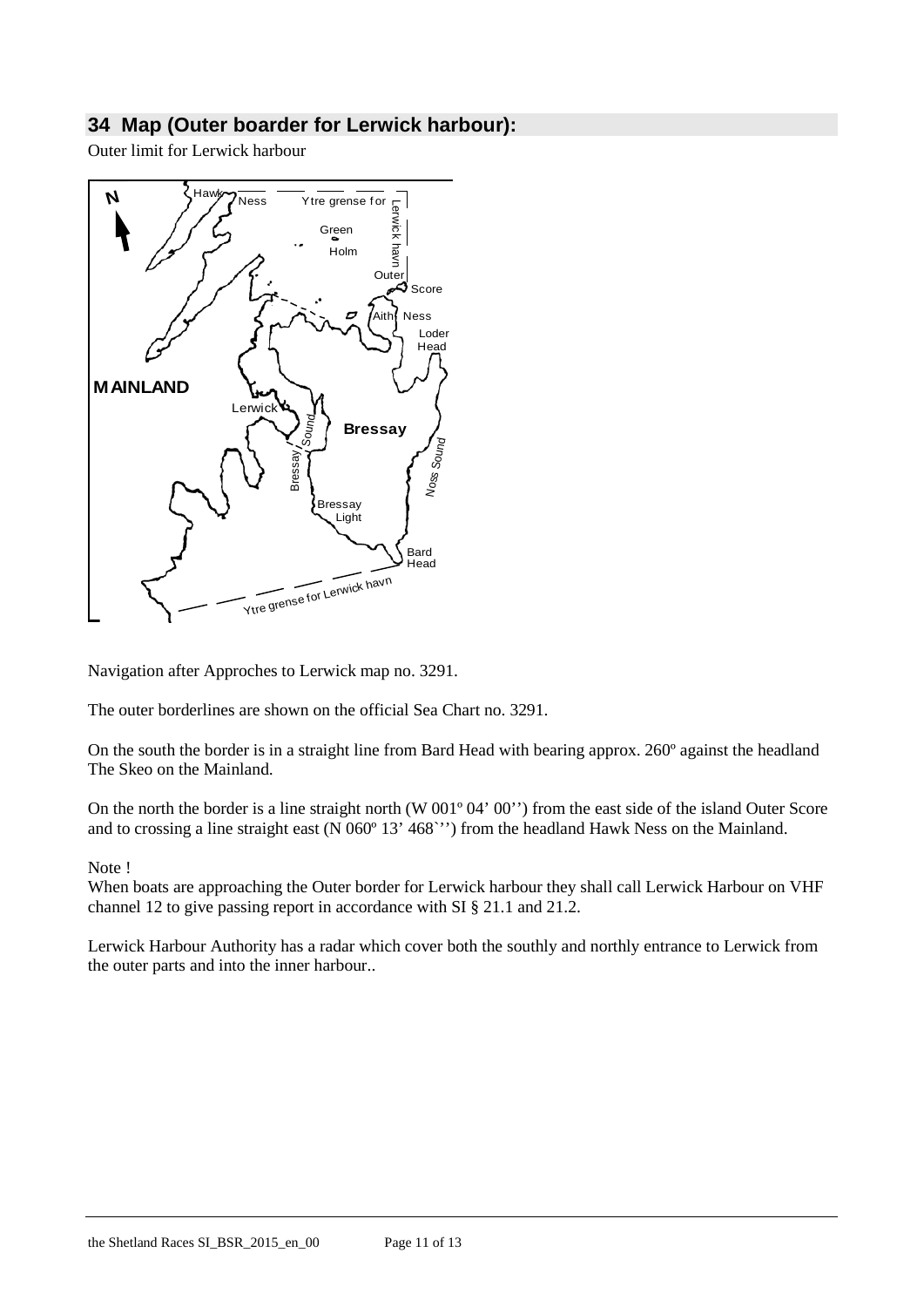## <span id="page-11-0"></span>**35 Map (Finish Lerwick):**

Finish Lerwick, between Boating Club pier and light Maryfield Ferry Terminal. (See SI § 22.1)



## <span id="page-11-1"></span>**36 Map (course eastbound):**



Navigation after the Sea Chart 301, North Sea, Sea Chart 559, North Sea northern part, or equivalent.